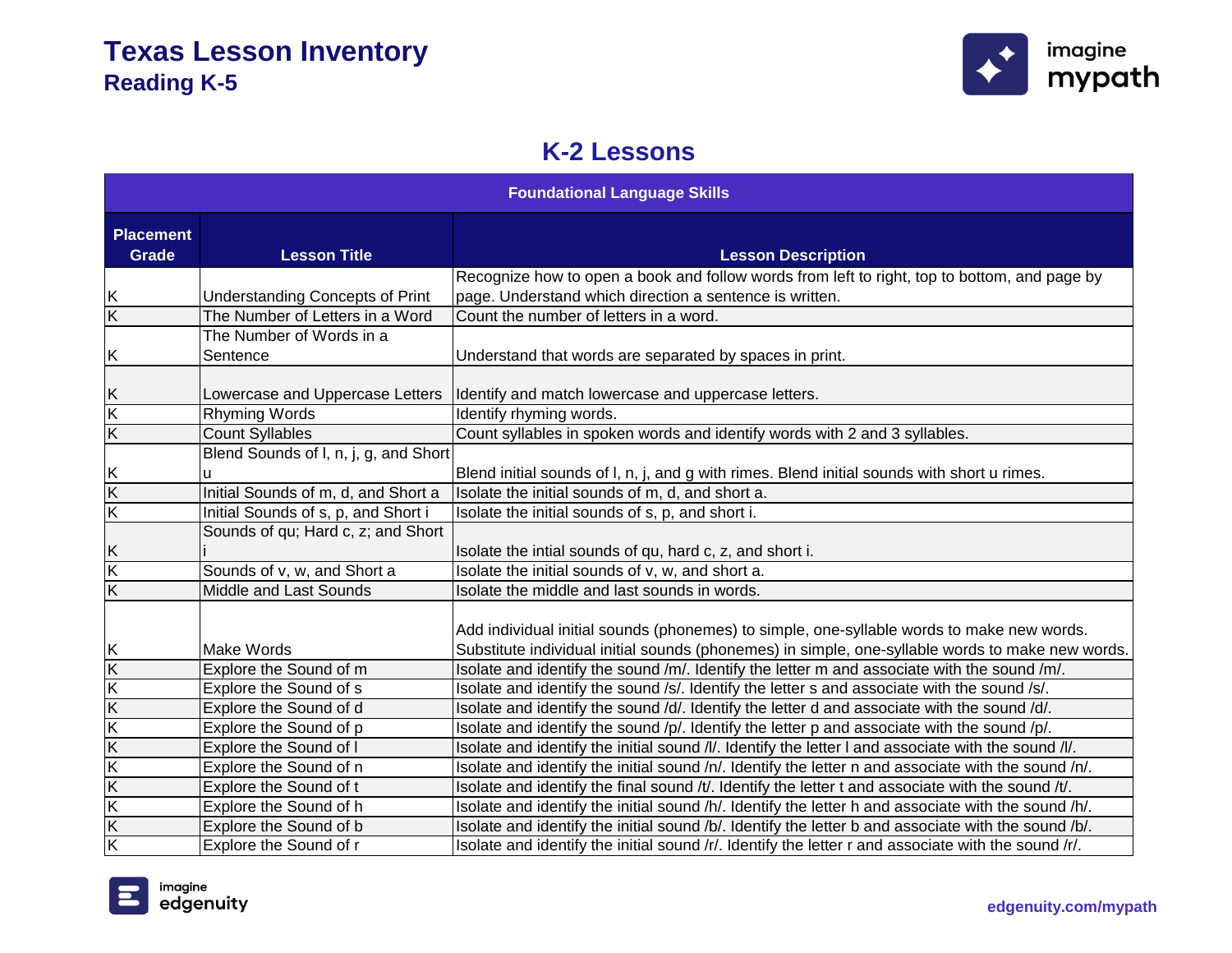

| <b>Placement</b><br>Grade    | <b>Lesson Title</b>                              | <b>Lesson Description</b>                                                                                                 |
|------------------------------|--------------------------------------------------|---------------------------------------------------------------------------------------------------------------------------|
|                              |                                                  | Isolate and identify the initial and final sound /k/. Identify the letter k and associate with the sound                  |
| K                            | Explore the Sound of k                           | /k/.                                                                                                                      |
|                              |                                                  | Isolate and identify the initial sound /f/. Asociate the letter f with the sound /f/. Count the sounds                    |
| Κ                            | Explore the Sound of f                           | in words with an initial /f/ sound.                                                                                       |
| $\overline{K}$               | Explore the Sound of Hard g                      | Isolate and identify the initial sound /g/. Identify the letter g and associate with the sound /g/.                       |
| $\overline{\mathsf{K}}$      | Vowels a, i, and o                               | Identify the long a, i, and o vowel sound in CVCe words.                                                                  |
|                              | High-Frequency Words A                           | Learn to read the high-frequency words and, in, the, look, for, am, is, on, said, she, get, of, little,<br>you, and make. |
| K<br>$\overline{\mathsf{K}}$ | <b>High-Frequency Words B</b>                    | Learn to read the high-frequency words the, of, to, you, she, my, is, are, do, and does.                                  |
|                              |                                                  |                                                                                                                           |
| Κ                            | <b>Find Sounds That Are Different</b>            | Identify the sounds and letters that are different between two words that have similar spellings.                         |
| K                            | Phonics: Word Families A                         | Identify the letter sounds that make words in a word family different.                                                    |
| $\overline{\mathsf{K}}$      | Phonics: Word Families B                         | Identify the letter sounds that make words in a word family different.                                                    |
|                              |                                                  | Identify what you are reading by looking at the text and the pictures. Identify the purpose for                           |
| Κ                            | What You Read and Why                            | reading a text.                                                                                                           |
|                              |                                                  | Learn to identify long and short vowels, identify syllable demarcation, and decode multisyllabic                          |
| Κ                            | Sounds and Syllables in Words A                  | words.                                                                                                                    |
| $\overline{\mathsf{K}}$      | Word Parts: Endings A                            | Learn to identify and understand the meanings of inflectional endings -s, -es, -ed, and-ing.                              |
|                              | <b>Word Parts: Prefixes and Suffixes</b>         |                                                                                                                           |
| Κ                            | Α                                                | Learn to identify and decode words with the affixes un-, re-, -ful, and-less.                                             |
|                              |                                                  | Learn to establish a purpose for reading, use self-correction strategies while reading, and read                          |
| Κ                            | Reading with Focus A                             | aloud with appropriate expression.                                                                                        |
|                              |                                                  | Understand that the first letter in a sentence must be capitalized and a period comes at the end                          |
| 1                            | Print Concepts: Sentence Features of a sentence. |                                                                                                                           |
| $\mathbf{1}$                 | Distinguish Long i from Short i                  | Distinguish long i from short i in spoken single-syllable words.                                                          |
|                              |                                                  | Blend consonant and vowel sounds together to say single-syllable words (CVC, CCVC, and                                    |
| 1                            | <b>Blending Sounds</b>                           | CVCC patterns).                                                                                                           |
|                              |                                                  | Determine the initial sound or consonant blend, the medial vowel sound, and the final sound in                            |
| 1                            | First, Middle, and Last Sounds                   | spoken single-syllable words.                                                                                             |
|                              | Isolate Sounds: m, r, h, s, d, t,                | Determine the initial sound (phoneme), the medial vowel sound (phoneme), and the final sound                              |
| 1                            | Short a                                          | (phoneme) in spoken single-syllable words. (m, r, h, s, d, t, or short a)                                                 |
|                              | Isolate Sounds: p, z, k, qu, and                 | Determine the initial sound (phoneme), the medial vowel sound (phoneme), and the final sound                              |
| 1                            | Short i                                          | (phoneme) in spoken single-syllable words. (p, z, k, qu, or short i)                                                      |

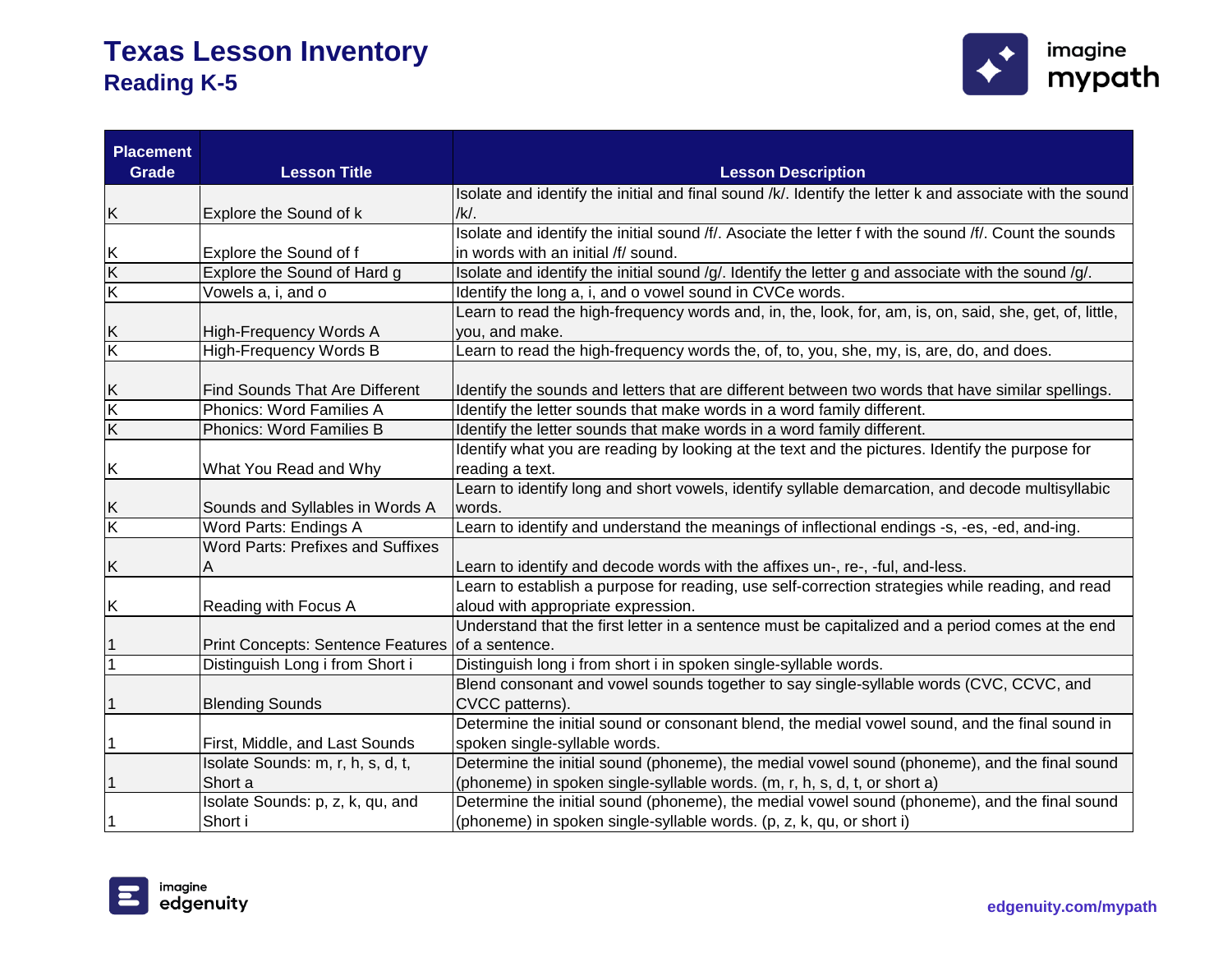

| <b>Placement</b><br><b>Grade</b> | <b>Lesson Title</b>                  | <b>Lesson Description</b>                                                                          |
|----------------------------------|--------------------------------------|----------------------------------------------------------------------------------------------------|
|                                  | Isolate Sounds: v, j, w, n, y, and   | Determine the initial sound (phoneme), the medial vowel sound (phoneme), and the final sound       |
|                                  | Short e                              | (phoneme) in spoken single-syllable words. (v, j, w, n, y, or short e)                             |
|                                  |                                      | Determine the initial sound (phoneme) and the final sound (phoneme) in spoken single-syllable      |
|                                  | Isolate Sounds: f, b, hard c, and    | words. (f, b, hard c) Determine the medial vowel sound (phoneme) in spoken single-syllable         |
|                                  | Short u                              | words. (short u)                                                                                   |
|                                  |                                      | Determine the initial sound (phoneme) and the final sound (phoneme) in spoken single-syllable      |
|                                  |                                      | words. (x, g, l) Determine the medial vowel sound (phoneme) in spoken single-syllable words.       |
|                                  | Isolate Sounds: x, g, I, and Short o | (short o)                                                                                          |
|                                  |                                      | Determine the beginning, middle, and end sounds (phonemes) in spoken single-syllable, CVC          |
|                                  |                                      | words. Determine the beginning, middle, and end sounds (phonemes) in spoken single-syllable,       |
|                                  |                                      | CCVC, CVCC, or CVVC words with digraphs. Determine the beginning, middle, and end sounds           |
| 1                                | <b>Breaking Words into Sounds</b>    | (phonemes) in spoken single-syllable, CVCe (silent e) words.                                       |
|                                  |                                      | Identify and determine the sounds (phonemes) made by initial and final consonant digraphs in       |
|                                  | Digraphs                             | single-syllable words.                                                                             |
|                                  |                                      | Determine the sound (phoneme) made by the sh digraph at the beginning or end of single-            |
|                                  |                                      | syllable words. Identify the letters that make the /sh/ sound. Identify single-syllable words that |
|                                  | The Sound of sh                      | begin or end with the sh digraph (pronounced as the /sh/ sound).                                   |
|                                  |                                      | Determine the sound (phoneme) made by the ch digraph at the beginning or end of single-            |
|                                  |                                      | syllable words. Identify the letters that make the /ch/ sound. Identify single-syllable words that |
|                                  | The Sound of ch                      | begin or end with the ch digraph (pronounced as /ch/).                                             |
|                                  |                                      | Determine the voiceless sound (phoneme) made by the th digraph at the beginning or end of          |
|                                  |                                      | single-syllable words. Identify the letters that make the voiceless /th/ sound. Identify single-   |
| 1                                | The Sound of th                      | syllable words that begin or end with the th digraph (pronounced as voiceless /th/).               |
|                                  |                                      | Determine the sound (phoneme) made by wh at the beginning or end of spoken single-syllable         |
|                                  |                                      | words. Identify the letters that make the /wh/ sound. Identify single-syllable words that begin or |
|                                  | The Sound of wh                      | end with /wh/.                                                                                     |
|                                  | <b>Consonant Blends</b>              | Identify words with consonant blends at the beginning and end.                                     |
|                                  |                                      | Blend the sounds of letters in simple one-syllable words, one-syllable ight words, and one-        |
|                                  | Reading Words with One Syllable      | syllable ing words to read the words.                                                              |
|                                  | Phonics: a, e, i, o, u               | Decode CVCe words.                                                                                 |
|                                  | Phonics: ea                          | Decode one-syllable words with the ea vowel team (pronounced /ē/).                                 |
|                                  | Phonics: ee                          | Decode one-syllable words with the ee vowel team (pronounced /ē/)                                  |
|                                  | Phonics: ai, ay                      | Decode one-syllable words with the ai or ay vowel team (pronounced /ā/).                           |
|                                  | Phonics: oa, ow                      | Decode one-syllable words with the ow or oa vowel team (pronounced /ō/).                           |

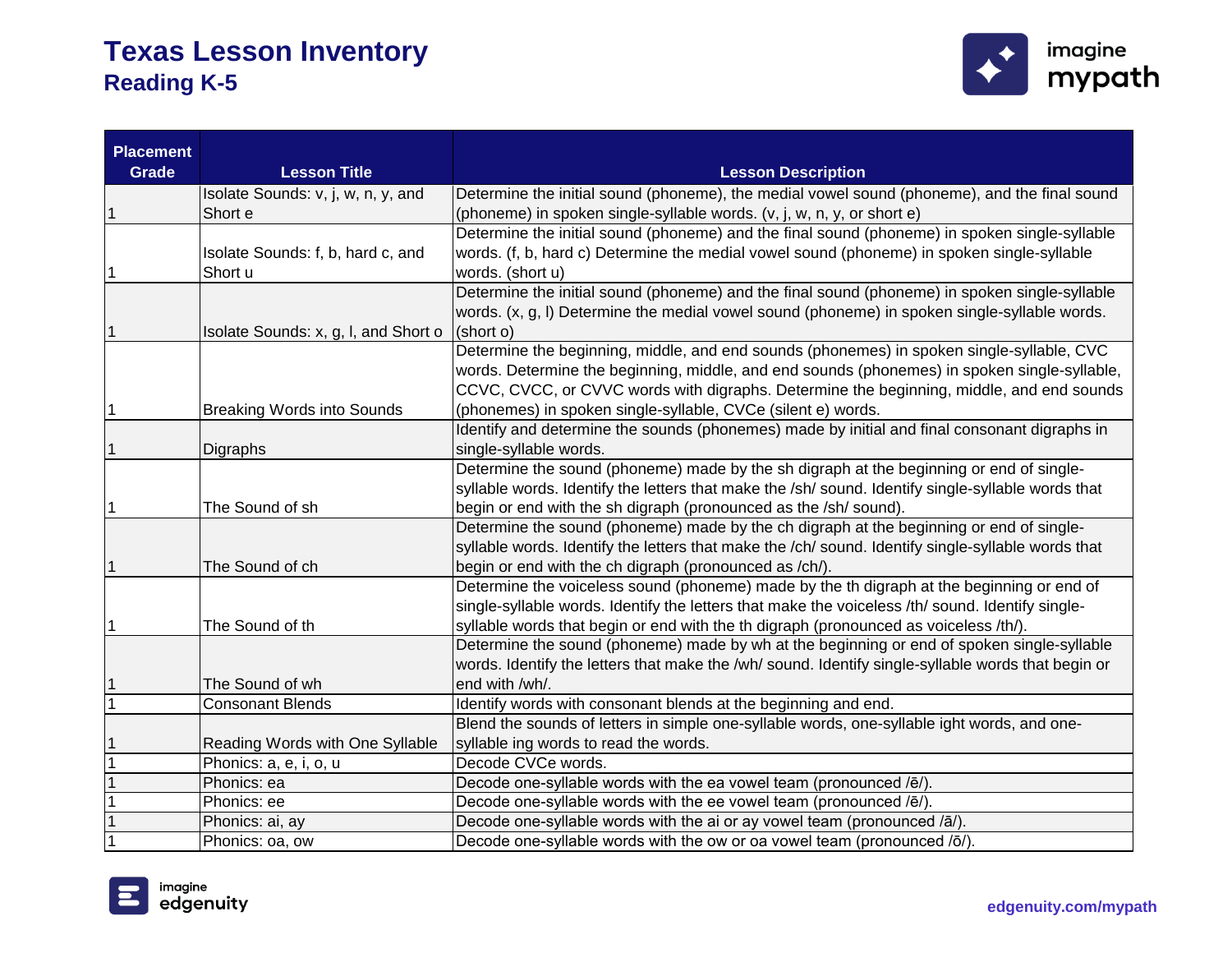

| <b>Placement</b><br>Grade | <b>Lesson Title</b>                   | <b>Lesson Description</b>                                                                                                                                                                                                   |
|---------------------------|---------------------------------------|-----------------------------------------------------------------------------------------------------------------------------------------------------------------------------------------------------------------------------|
|                           | <b>Phonics: Count Syllables</b>       | Count the syllables in 2- and 3-syllable words in sentence contexts.                                                                                                                                                        |
|                           | Count the Number of Syllables         | Count the syllables in 2- and 3-syllable words in sentence contexts.                                                                                                                                                        |
|                           | Decode Two-Syllable Words             | Break VCCV-pattern or compound words into 2 syllables in a sentence context.                                                                                                                                                |
|                           | Words with Two-Syllables              | Identify words with open and closed syllables.                                                                                                                                                                              |
|                           | Base Words and Ending -ed             | Use past-tense -ed verbs in sentence contexts.                                                                                                                                                                              |
|                           | Word Learning: Base Word,             |                                                                                                                                                                                                                             |
|                           | Ending -ing                           | Use -ing verbs in sentence contexts.                                                                                                                                                                                        |
|                           |                                       | Read words with common spelling patterns (-ight, -alk, -ind, -ould). Read high-frequency words                                                                                                                              |
|                           | <b>Reading Tricky Words</b>           | (four, take, could, funny, again, then).                                                                                                                                                                                    |
| $\overline{1}$            | Read for a Reason                     | Identify the purpose for reading a text.                                                                                                                                                                                    |
|                           |                                       | Identify mistakes made in a text read aloud. Determine how a text should be read and whether a                                                                                                                              |
|                           | <b>Read Correctly</b>                 | passage is read at the right speed.                                                                                                                                                                                         |
|                           |                                       | Identify mistakes made in a text read aloud. Identify clues that support the meaning of an                                                                                                                                  |
|                           | Read for Understanding                | unfamiliar word.                                                                                                                                                                                                            |
|                           |                                       | Use context and pictures to determine the meaning of unfamiliar words. Identify context clues                                                                                                                               |
| 1                         | <b>Context Clues for Word Meaning</b> | that support the meaning of unfamiliar words.                                                                                                                                                                               |
| $\overline{2}$            | Distinguish Long e from Short e       | Identify the long e and short e vowel sounds in spoken single-syllable words.                                                                                                                                               |
| 2                         |                                       | Rhyming Words with the Sound oo Decode one-syllable words with the oo vowel team (pronounced /oo/ as in "cool").                                                                                                            |
| 2                         | Phonics: er, ir, ur                   | Decode one- and two-syllable words with er (pronounced /ur/ as in "her"), ir (pronounced /ur/ as<br>in "sir"), and ur (pronounced /ur/ as in "fur").                                                                        |
| $\overline{c}$            | Phonics: Sounds of ow, ou, oa, aw     | Decode one- and two-syllable words with ow (pronounced /o/ as in "low"), ow (pronounced /ow/<br>as in "now"), ou (pronounced /ow/ as in "hour"), oa (pronounced /o/ as in "boat"), and aw<br>(pronounced /ah/ as in "paw"). |
|                           |                                       | Decode one-syllable words with oy (pronounced /oy/ as in "boy"), oi (pronounced /oy/ as in                                                                                                                                  |
| 2                         | Phonics: Review ow, ou, oy, oi        | "boil"), ow (pronounced /ou/ as in "frown"), and ou (pronounced /ou/ as in "mound").                                                                                                                                        |
|                           | Phonics: Decode Two-Syllable          | Decode two-syllable VCV-pattern words to read the words, break the words into syllables, and                                                                                                                                |
| 2                         | Words                                 | identify the VCV pattern in two-syllable words.                                                                                                                                                                             |
|                           | Phonics: Decoding Two-Syllable        | Decode two-syllable VVCV-pattern words to read the words, break the words into syllables, and                                                                                                                               |
| 2                         | Words                                 | identify the VVCV pattern in two-syllable words.                                                                                                                                                                            |
| $\overline{2}$            | Word Learning: Prefix un- and re-     | Determine the meanings of words that begin with the prefix un- and the prefix re-.                                                                                                                                          |
|                           |                                       | Determine the meanings of words that end with the suffix -less on their own and in sentence                                                                                                                                 |
| $\overline{c}$            | Phonics: Suffix -less                 | contexts.                                                                                                                                                                                                                   |

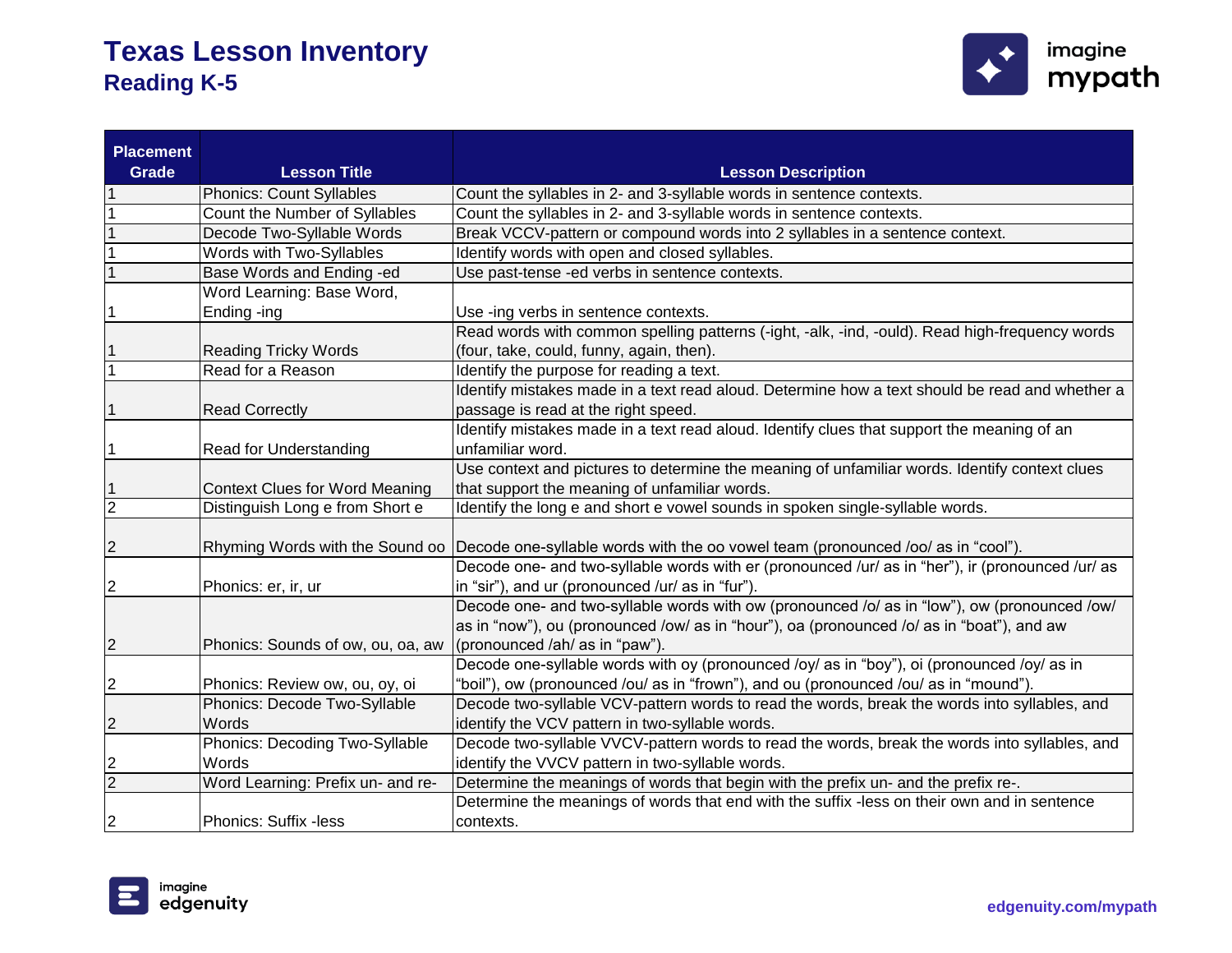

| <b>Placement</b><br><b>Grade</b> | <b>Lesson Title</b>                   | <b>Lesson Description</b>                                                                                                                                                   |
|----------------------------------|---------------------------------------|-----------------------------------------------------------------------------------------------------------------------------------------------------------------------------|
|                                  |                                       | Determine the meanings of words that end with the suffix -able on their own and in sentence                                                                                 |
| $\overline{c}$                   | Phonics: Suffix -able                 | contexts.                                                                                                                                                                   |
|                                  |                                       | Determine the meanings of words that end with the suffix -ly on their own and in sentence                                                                                   |
| $\overline{c}$                   | Phonics: Suffix -ly                   | contexts.                                                                                                                                                                   |
|                                  |                                       | Determine the meanings of words that end with the suffix -er on their own and in sentence                                                                                   |
| $\overline{2}$                   | Phonics: Suffix -er                   | contexts.                                                                                                                                                                   |
|                                  |                                       | Determine the meanings of words that end with the suffix -est on their own and in sentence                                                                                  |
| $\overline{c}$                   | Phonics: Suffix -est                  | contexts.                                                                                                                                                                   |
|                                  |                                       | Read regularly and irregularly spelled words with the ou vowel pair, and choose the correct                                                                                 |
| $\overline{c}$                   | Common Irregular Spellings            | irregularly spelled word ("could," "should," "would") for a given context.                                                                                                  |
|                                  |                                       | Decode one-syllable words with ie (pronounced long /i/), y (pronounced long /i/), and igh                                                                                   |
| $\overline{c}$                   | Phonics: igh, y, ie                   | (pronounced long /i/).                                                                                                                                                      |
|                                  |                                       | Correctly read irregularly spelled words (cause, enough, they, your, because, prey). Use spelling                                                                           |
| $\overline{2}$                   | <b>Irregularly Spelled Words</b>      | comparison to read new irregularly spelled words.                                                                                                                           |
|                                  |                                       | Correctly read irregularly spelled words (said, friend, laugh, there, laughter, where). Correctly<br>read regularly spelled words with the ai vowel team (pronounced /ay/). |
| $\overline{2}$                   | Common Irregular Spelled Words        | Follow punctuation and identify character emotions when reading aloud. Read at the correct                                                                                  |
|                                  | Reading for Understanding             | speed.                                                                                                                                                                      |
| $\frac{2}{2}$                    | Fluency: Reading Rate                 | Read at the correct speed, and answer comprehension questions about a passage.                                                                                              |
|                                  | Fluency: Inflection                   | Read with the correct inflection, and answer comprehension questions about a passage.                                                                                       |
|                                  |                                       | Use tone of voice to reflect tension in a story when reading aloud, and answer comprehension                                                                                |
| $\overline{c}$                   | Fluency: Reading with Anticipation    | questions about a passage.                                                                                                                                                  |
|                                  |                                       |                                                                                                                                                                             |
| $\overline{\mathbf{c}}$          | <b>Fluent Reading</b>                 | Read fiction aloud naturally and fluently, and answer comprehension questions about a passage.                                                                              |
|                                  |                                       | Read aloud with correct stress and tone to reflect character feeling and experience, and answer                                                                             |
| $\overline{c}$                   | Fluency: Intonation and Stress        | comprehension questions about a passage.                                                                                                                                    |
|                                  |                                       | Read nonfiction aloud naturally and fluently, and answer comprehension questions about a                                                                                    |
| $\overline{2}$                   | <b>Reading Fluently</b>               | passage.                                                                                                                                                                    |
|                                  | <b>Using Word Clues and Rereading</b> | Use context clues to figure out unknown words in a text. Identify the misread word in a sentence                                                                            |
| $\overline{c}$                   | for Understanding                     | read aloud.                                                                                                                                                                 |
|                                  |                                       | <b>Foundational Language Skills - Vocabulary</b>                                                                                                                            |
|                                  | Ask Questions about Words in a        |                                                                                                                                                                             |
| ΙK                               | Story                                 | Learn to ask and answer questions about unknown words in a text.                                                                                                            |

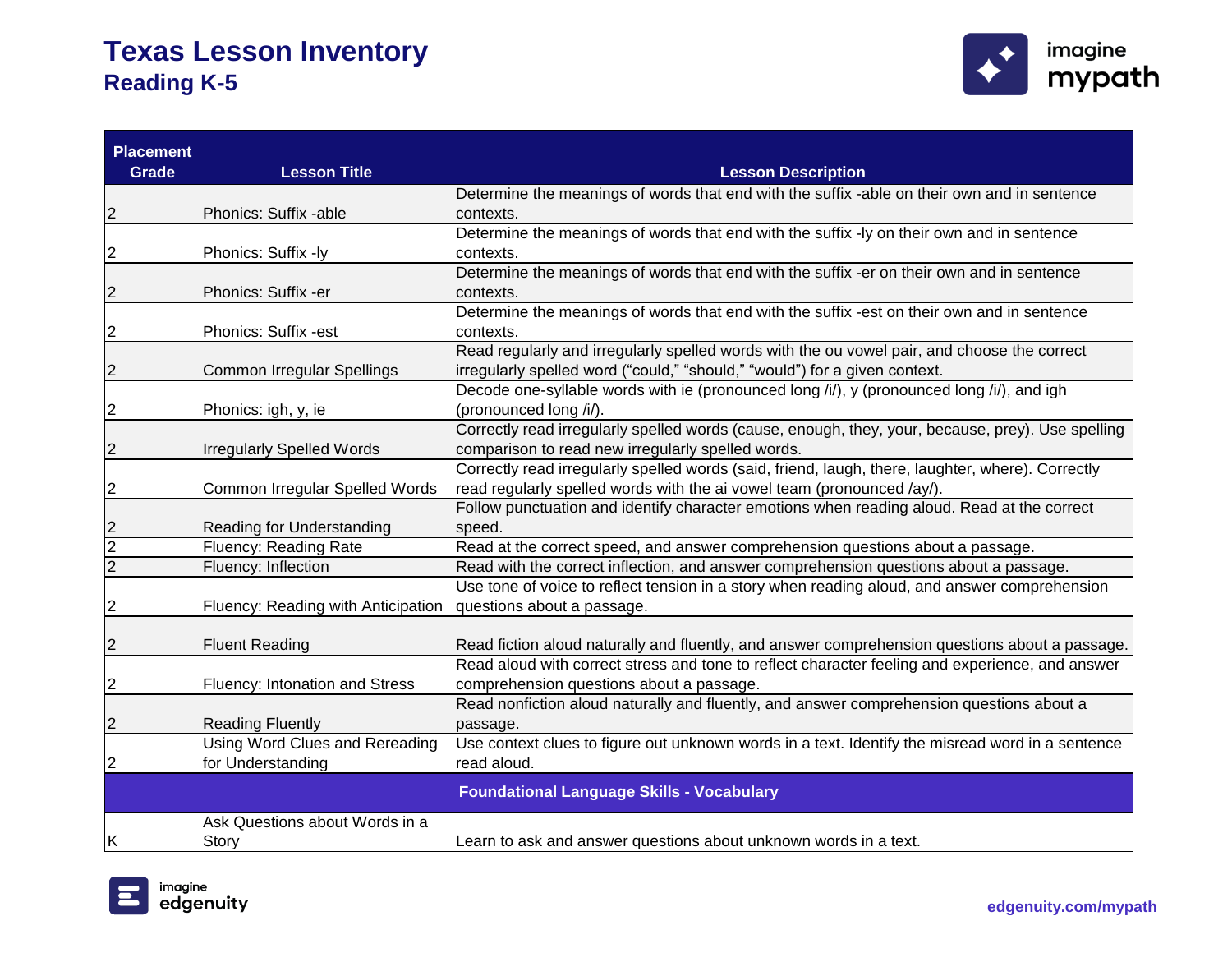

| <b>Placement</b><br>Grade | <b>Lesson Title</b>                       | <b>Lesson Description</b>                                                                                                                                                                                                                                                                                                      |
|---------------------------|-------------------------------------------|--------------------------------------------------------------------------------------------------------------------------------------------------------------------------------------------------------------------------------------------------------------------------------------------------------------------------------|
|                           | <b>Ask Questions about Words</b>          |                                                                                                                                                                                                                                                                                                                                |
| Κ                         | (InfoText)                                | Learn to ask and answer questions about unknown words in a text about animals.                                                                                                                                                                                                                                                 |
|                           | Use Parts of a Story for Word             |                                                                                                                                                                                                                                                                                                                                |
|                           | Meaning                                   | Learn how to use pictures and words in a story to figure out the meaning of unknown words.                                                                                                                                                                                                                                     |
|                           | Find the Meaning of Words                 |                                                                                                                                                                                                                                                                                                                                |
| 1                         | (InfoText)                                | Learn to find the meaning of new words.                                                                                                                                                                                                                                                                                        |
| 2                         | Find Clues for Word Meaning in a<br>Story | Explore independent word learning strategies in this vocabulary extension activity related to the<br>text, Waiting for a Package. Students will review context clues, focusing on clue words in a<br>sentence and use these to determine the meaning of unknown words.                                                         |
| $\overline{c}$            |                                           | Clues for Word Meaning (InfoText) Learn to figure out the meaning of words in nonfiction text by using word and picture clues.                                                                                                                                                                                                 |
|                           | Clues for Word Meaning-Social             | Explore independent word learning strategies in this vocabulary extension activity related to the<br>text, Will the Great Wall Fall? Students will review context clues, focusing on syntactic clues<br>such as commas used to clarify word meaning at the end of a sentence, and will use these to                            |
| 2                         | <b>Studies</b>                            | determine the meaning of unknown words in scaffolded passages.                                                                                                                                                                                                                                                                 |
| $\overline{c}$            | Clues for Word Meaning-Science            | Explore independent word learning strategies in this vocabulary extension activity related to the<br>text, Orangutans. Students will review context clues, focusing on syntactic clues such as<br>commas used to clarify word meaning, and will use these to determine the meaning of unknown<br>words in scaffolded passages. |
|                           |                                           | <b>Multiple Genres - Literary Elements</b>                                                                                                                                                                                                                                                                                     |
| Κ                         | Ask/Answer Questions (Lit) A              | Learn to ask and answer questions about key details in a story.                                                                                                                                                                                                                                                                |
| $\overline{\mathsf{K}}$   | Characters, Setting, and Events           | Learn to identify characters, settings, and major events in a story.                                                                                                                                                                                                                                                           |
|                           | Using Words and Pictures in a             |                                                                                                                                                                                                                                                                                                                                |
| 1                         | Story                                     | Learn to use words and pictures from a story to describe its characters, setting, or events.                                                                                                                                                                                                                                   |
|                           | Describing the Main Events of a           |                                                                                                                                                                                                                                                                                                                                |
| 1                         | Story                                     | Learn how to describe the main events of a story, including problem and solution.                                                                                                                                                                                                                                              |
|                           | Describe Characters and Their             |                                                                                                                                                                                                                                                                                                                                |
|                           | Actions                                   | Learn to describe characters and their actions.                                                                                                                                                                                                                                                                                |
|                           |                                           | Learn what the message of a story is and use text details from the beginning, middle, and end of                                                                                                                                                                                                                               |
| 1                         | Finding the Message of a Story            | a story to find its message.                                                                                                                                                                                                                                                                                                   |
|                           | Beginning, Middle, and End of a           | Learn how to identify the characters and setting in the beginning of a story, the problem and                                                                                                                                                                                                                                  |
| $\overline{2}$            | Story                                     | events in the middle, and how the problem is solved at the end.                                                                                                                                                                                                                                                                |

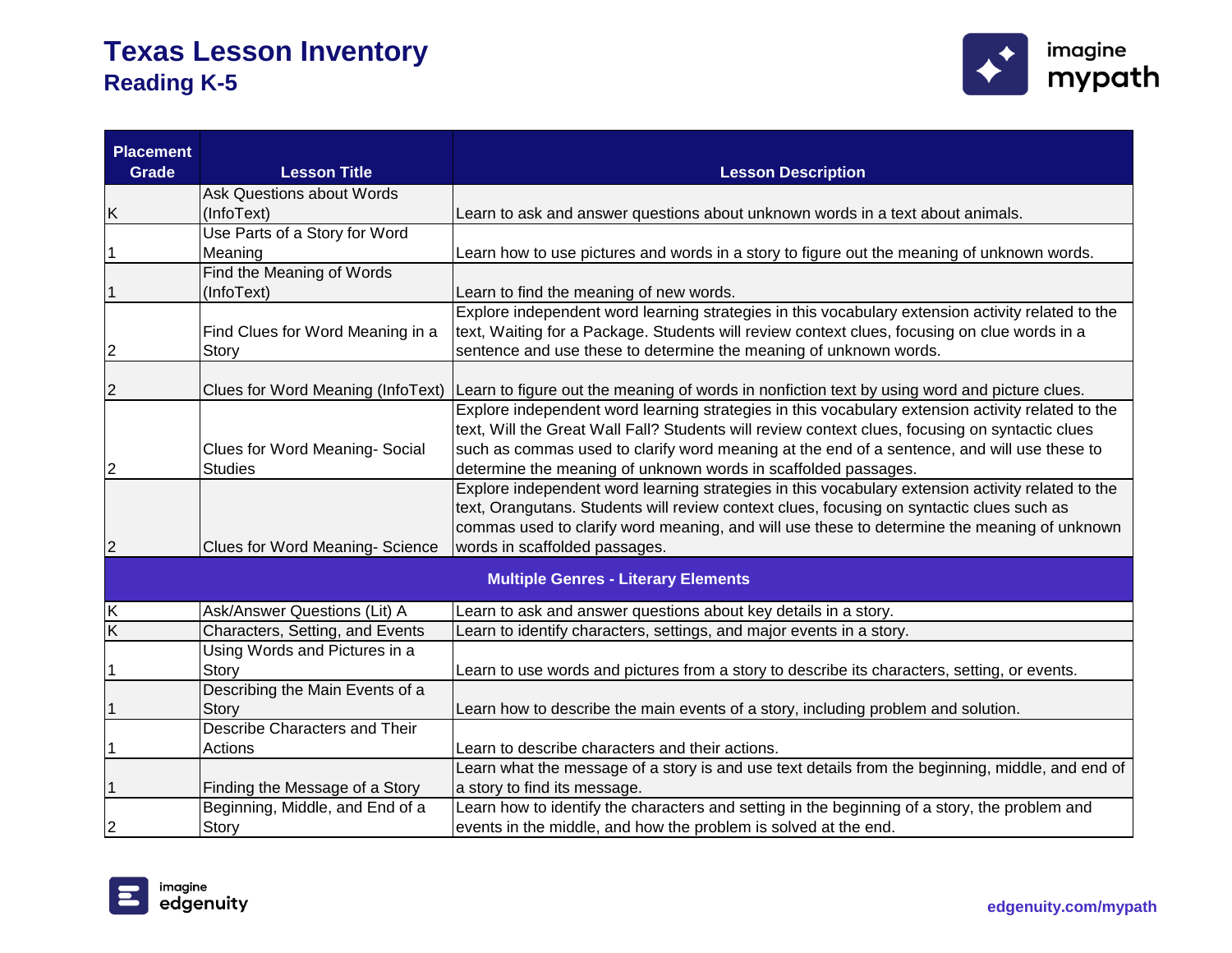

| <b>Placement</b>                         |                                       |                                                                                                    |
|------------------------------------------|---------------------------------------|----------------------------------------------------------------------------------------------------|
| <b>Grade</b>                             | <b>Lesson Title</b>                   | <b>Lesson Description</b>                                                                          |
|                                          | <b>Understand Character</b>           | Learn how to identify characters' different points of view by discovering what they think and feel |
| 2                                        | Thoughts/Feelings                     | about events. Then use what you learned to create a different voice for each character.            |
|                                          |                                       | Learn how to find the moral in a fable by looking for how a problem is solved and what the         |
| $\frac{2}{2}$                            | Finding the Moral in a Fable          | characters learn.                                                                                  |
|                                          | Finding the Lesson in a Folktale      | Learn how to find the lesson in a folktale.                                                        |
|                                          |                                       | <b>Multiple Genres - Informational Texts</b>                                                       |
|                                          |                                       | Students learn how to identify and use the information on the front cover, back cover, and title   |
| Κ                                        | Parts of a Book (Nonfiction)          | page of a book to know what the book is about.                                                     |
| $\overline{\mathsf{K}}$                  | Pictures and Words in Nonfiction      | Learn to describe how illustrations are linked to details in a text.                               |
|                                          | Main Topic and Details in             |                                                                                                    |
| Κ                                        | Nonfiction                            | Learn to identify the topic and details of a book.                                                 |
| $\overline{\mathsf{K}}$                  | <b>Make Connections in Nonfiction</b> | Learn to make connections in a nonfiction text.                                                    |
|                                          | Describing Connections in             |                                                                                                    |
| 1                                        | Nonfiction                            | Learn to make connections (cause and effect) between two ideas in a nonfiction text.               |
|                                          | Using Words and Pictures (Info        |                                                                                                    |
| 1                                        | Text)                                 | Learn to use both words and pictures to learn about a topic when reading a nonfiction book.        |
|                                          |                                       | Learn how to use text features like a contents page, headings, and a glossary to find information  |
|                                          | Using Text Features in Nonfiction     | in a nonfiction book.                                                                              |
|                                          | Text Topic/Main Ideas of              |                                                                                                    |
| 2                                        | Paragraphs                            | Learn to find the topic and main ideas of paragraphs in a text.                                    |
|                                          | <b>Use Text Features to Find</b>      | Learn how to use text features (contents page, headings, glossary, captions, bold print, index) to |
| 2                                        | Information                           | find and understand information in a nonfiction book.                                              |
|                                          | Describe Connections in a Text        |                                                                                                    |
| 2                                        | (Order)                               | Learn to describe the connections between events happening in chronological order.                 |
|                                          | <b>Using Images to Understand</b>     | Learn to explain how images (maps, photos, diagrams) help you understand an informational          |
| 2                                        | (InfoText)                            | text.                                                                                              |
| <b>Comprehension and Response Skills</b> |                                       |                                                                                                    |
| Κ                                        | Retell a Story                        | Learn to retell a story using key details.                                                         |
| Κ                                        | Make Inferences in a Story            | Learn how to use clues in a story to make inferences.                                              |
| Κ                                        | Compare Characters in Fiction         | Learn to identify characters in a story and compare and contrast the characters' experiences.      |
| $\overline{\mathsf{K}}$                  | Topic and Details in Nonfiction       | Learn to identify the topic and details of a text.                                                 |

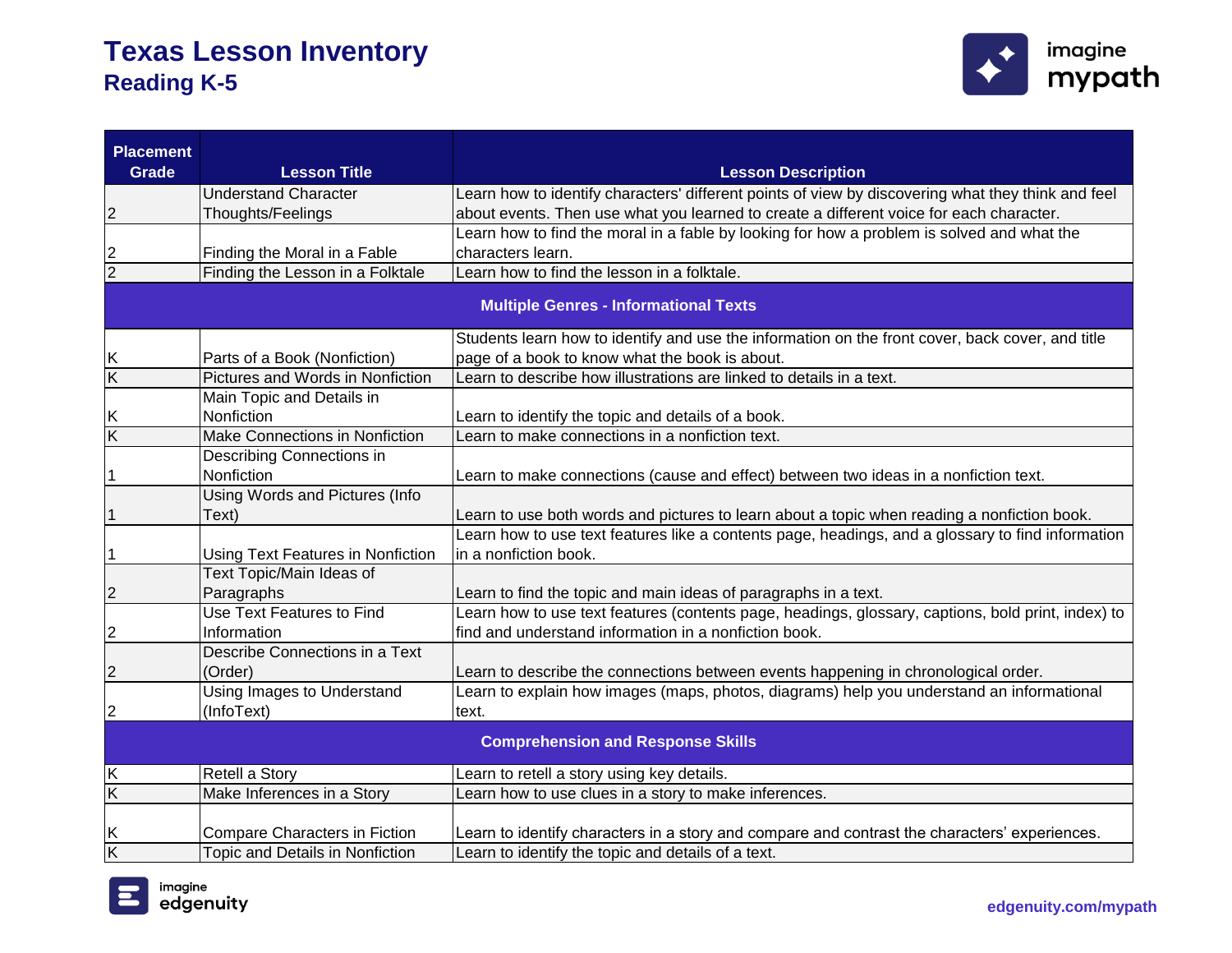

| <b>Placement</b>        |                                              |                                                                                                                                  |
|-------------------------|----------------------------------------------|----------------------------------------------------------------------------------------------------------------------------------|
| Grade                   | <b>Lesson Title</b>                          | <b>Lesson Description</b>                                                                                                        |
| Κ                       | Make Inferences in Nonfiction                | Learn how to make inferences in a nonfiction book.                                                                               |
| $\overline{\mathsf{K}}$ | <b>Compare Nonfiction Books</b>              | Learn to read two nonfiction books and tell how they are alike and different.                                                    |
|                         | Ask/Answer Questions (Lit) B                 | earn to ask and answer questions about a story.                                                                                  |
|                         | Describe Characters, Settings,               |                                                                                                                                  |
|                         | Events                                       | Use words and pictures to describe characters, settings and events in a story.                                                   |
|                         | Making Inferences about a Story              | Learn how to use clues and what you know to make inferences in a story.                                                          |
|                         |                                              |                                                                                                                                  |
|                         |                                              | How Characters Are Alike/Different Learn to compare/contrast the adventures/experiences of two characters within the same story. |
|                         | Main Topic and Key Details                   |                                                                                                                                  |
|                         | (InfoText)                                   | Learn to identify the topic and key details of a text.                                                                           |
|                         | Making Inferences in Nonfiction              | Learn how to make inferences in nonfiction texts.                                                                                |
|                         |                                              | Learn to find the important details in two nonfiction texts and to compare and contrast the details                              |
|                         | <b>Comparing Two Nonfiction Books</b>        | to see how they are alike and different.                                                                                         |
| 2                       | Ask/Answer Questions (Lit) C                 | Learn how to ask and answer questions about a story using key details.                                                           |
| 2                       | Retelling a Story in Order                   | Learn how to retell a story in order.                                                                                            |
| 2                       | Making Inferences (Fiction Story)            | Learn how to make inferences as you read a fiction story.                                                                        |
| 2                       | <b>Comparing Two Stories</b>                 | Learn how to compare and contrast two stories (settings, characters, events).                                                    |
|                         |                                              | Learn how to ask questions while you read and to look in the text for details to answer your                                     |
| $\overline{2}$          | Ask Answer Questions (InfoText) C questions. |                                                                                                                                  |
| $\overline{2}$          |                                              | Finding Topic/Main Ideas of a Text Learn to find the topic and main ideas of a text.                                             |
|                         | Making Inferences in Nonfiction              |                                                                                                                                  |
| $\overline{c}$          | Texts                                        | Learn how to make inferences in a nonfiction text.                                                                               |
|                         | Comparing/Contrasting Two Info               | Learn to find the important details in two texts and to compare and contrast the details to see                                  |
| 2                       | <b>Texts</b>                                 | how they are alike and different.                                                                                                |

### **3-5 Lessons**

| <b>Foundational Language Skills</b>                                                              |                                          |                                                                                        |
|--------------------------------------------------------------------------------------------------|------------------------------------------|----------------------------------------------------------------------------------------|
| Learn to identify long and short vowels, identify syllable demarcation, and decode multisyllabic |                                          |                                                                                        |
| K, 1, 2                                                                                          | Sounds and Syllables in Words B          | Iwords.                                                                                |
|                                                                                                  |                                          | Learn to identify and decode words with the endings -ed, -ing, -er[comparative], and - |
| K, 1, 2                                                                                          | <b>Word Parts: Endings B</b>             | est[superlative].                                                                      |
|                                                                                                  | <b>Word Parts: Prefixes and Suffixes</b> |                                                                                        |
| K, 1, 2                                                                                          |                                          | Learn to identify and decode words with the affixes un-, re-, -ful, and-less.          |

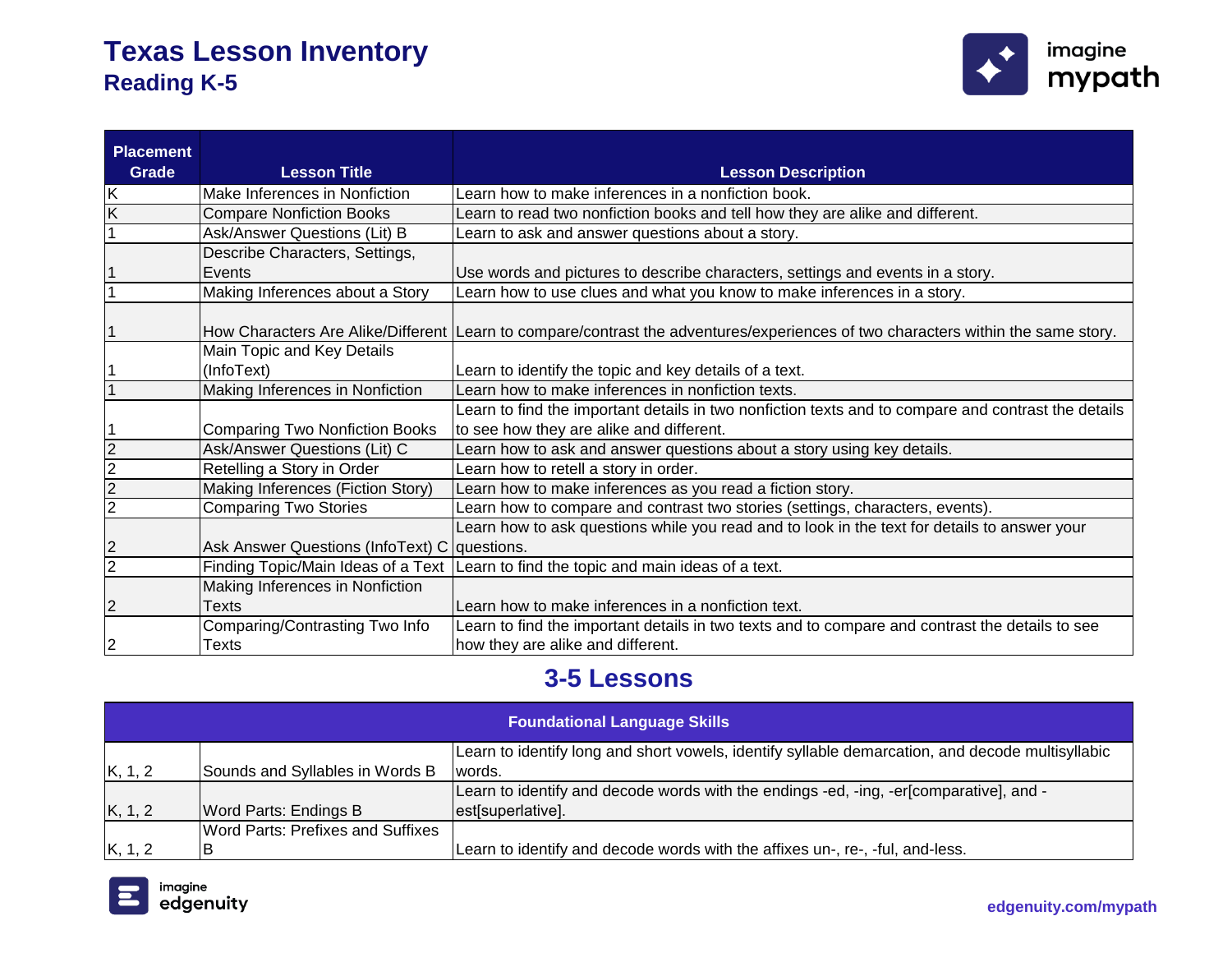

| <b>Placement</b> |                                          |                                                                                                              |
|------------------|------------------------------------------|--------------------------------------------------------------------------------------------------------------|
| <b>Grade</b>     | <b>Lesson Title</b>                      | <b>Lesson Description</b>                                                                                    |
|                  |                                          | Learn to establish a purpose for reading, use self-correction strategies while reading, and read             |
| K, 1, 2          | Reading with Focus B                     | aloud with appropriate expression.                                                                           |
|                  |                                          | Learn to break words into syllables, decode r-controlled vowels, and sound out unfamiliar two-               |
| 3                | Sounds and Syllables in Words C          | syllable words.                                                                                              |
|                  | <b>Word Parts: Prefixes and Suffixes</b> |                                                                                                              |
| 3                | С                                        | Learn to identify and decode words with the affixes pre-, in-, -less, and -ful.                              |
| 3                | <b>Word Parts: Roots</b>                 | Learn to identify and decode words with the word roots auto, graph, photo, and tele.                         |
|                  |                                          | Learn to preview a text and establish a purpose for reading; self-correct reading mistakes; and              |
| 3                | Reading with Focus C                     | read with proper expression according to punctuation.                                                        |
|                  |                                          | Learn to decode multisyllabic words using decoding strategies such as: recognition of smaller                |
|                  |                                          | parts or chunks; smaller known words; and vowel and consonant patterns such as VCCV and                      |
| 3                | Read Multisyllable Words                 | VCV. Learn to use context clues for help in reading unknown multisyllabic words.                             |
|                  |                                          | Learn to decode words with the common suffix -tion. Direct instruction focuses on syllabication              |
|                  |                                          | using the VCV and VCCV letter patterns. Additional direct instruction reviews decoding                       |
|                  |                                          | strategies and introduces the use of context clues for help in reading unknown multisyllabic                 |
| 3                | Read Words with Suffixes (-tion)         | words.                                                                                                       |
|                  |                                          | Learn to decode words with the common suffixes -al and -ist. Direct instruction focuses on                   |
|                  |                                          | several decoding strategies: recognition of smaller parts or chunks, smaller known words, and                |
|                  | Read Words with Suffixes (-al and -      | vowel and consonant patterns like VCCV and VCV. Learn to use context clues for help in                       |
| 3                | ist)                                     | reading unknown multisyllabic words.                                                                         |
|                  |                                          | Learn to use vocal expression to match the purpose of the reading and use context to self-                   |
| 3                | Read Correctly and with Feeling          | correct and understand text.                                                                                 |
|                  |                                          | Learn to find syllables and use prefixes and suffixes to help decode words. Use context to                   |
| 4                | <b>Read Unfamiliar Words</b>             | determine meaning.                                                                                           |
|                  |                                          | Learn to read with expression and at a rate appropriate for the text's purpose and to determine              |
|                  |                                          | the meaning of unknown words through letter-sound correspondence, self-correcting, rereading,                |
| 4                | Read Carefully and with Feeling          | and using context clues.                                                                                     |
| $\overline{4}$   | Spelling Words (ie and ei)               | Students will learn to spell words with ie and ei.                                                           |
|                  | Spelling Words-Suffixes (able,           |                                                                                                              |
|                  | ible)                                    | Students will learn to spell words with suffixes -able and -ible.                                            |
|                  |                                          | <b>Foundational Language Skills - Vocabulary</b>                                                             |
|                  |                                          |                                                                                                              |
| ΙK               |                                          | Clues for Word Meaning in a Story Learn to figure out unknown words and use clues in the pictures and story. |

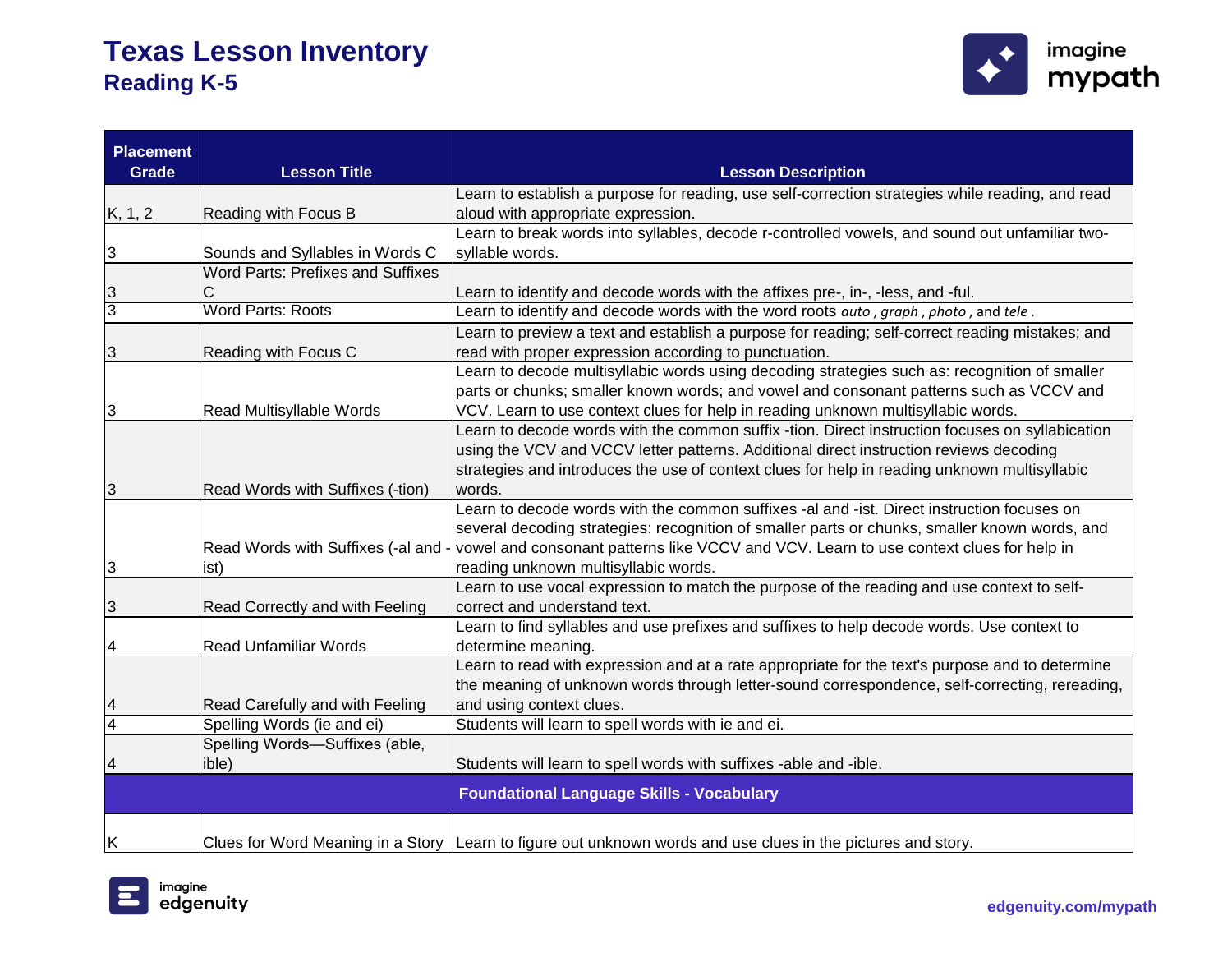

| <b>Placement</b><br>Grade | <b>Lesson Title</b>                   | <b>Lesson Description</b>                                                                           |
|---------------------------|---------------------------------------|-----------------------------------------------------------------------------------------------------|
|                           | Word Meaning Using Clues              |                                                                                                     |
| Κ                         | (InfoText)                            | Learn how to use clues in a text to figure out the meaning of unknown words.                        |
|                           | <b>Clues for Word Meaning - Story</b> | Learn to use clues in words and picture to figure out the meaning of unknown words.                 |
|                           | <b>Determine Word Meaning</b>         |                                                                                                     |
| 1                         | (InfoText)                            | Learn how to use context clues to figure out the meanings of words.                                 |
|                           | Context Clues for Word Meaning -      |                                                                                                     |
| 2                         | Story                                 | Learn to use context clues to figure out unfamiliar words.                                          |
|                           | Word Meaning in Informational         |                                                                                                     |
| 2                         | <b>Text</b>                           | Learn how to use context clues to figure out the meaning of words.                                  |
| 3                         | Word Meaning, Phrases (Lit)           | Learn how to use context clues to determine the meaning of words and phrases in a text.             |
|                           |                                       | Explore different strategies a reader can use to determine the meaning of unknown words by          |
|                           |                                       | using the surrounding context. Students will understand simple syntactic clues like definitions in  |
|                           |                                       | a sentence and appositive phrases used to set off word definitions. They will apply these skills in |
|                           | <b>Context Clues and Meanings</b>     | an authentic way by returning to the text "Wall of Wonder" and applying these strategies to figure  |
| 3                         | (InfoText)                            | out the meanings of some of the challenging words.                                                  |
|                           |                                       | Explore additional strategies a reader can use to determine the meaning of unknown words by         |
|                           |                                       | using the surrounding context. Students will understand different syntactic clues like the use of   |
|                           |                                       | synonyms and antonyms in sentences and the use of the clue word "unlike." They will apply           |
|                           |                                       | these skills in an authentic way by returning to the text, "Cat versus Dog: Who makes a better      |
|                           | <b>Meaning from Context Clues</b>     | friend?," and applying these strategies to figure out the meanings of some of the challenging       |
| 3                         | (InfoText)                            | words.                                                                                              |
| $\overline{3}$            | Prefixes                              | Learn how to identify the meanings of words with the prefixes un- and re-.                          |
|                           |                                       | Learn how to use suffixes to identify the meaning of words and understand how they change a         |
| 3                         | <b>Suffixes</b>                       | word.                                                                                               |
|                           |                                       | Learn how to figure out the meaning of unknown words by looking within surrounding text for         |
| 4                         | Figuring Out Word Meanings (Lit)      | definitions, phrases with similar or opposite meanings, or examples.                                |
|                           | <b>Context Clues and Meaning</b>      |                                                                                                     |
| 4                         | (InfoText)                            | Learn to use context clues to figure out the meaning of unfamiliar or multiple-meaning words.       |
|                           | Word Meaning, Simile, Metaphor        | Learn how to use context clues to figure out the meaning of unfamiliar words and examine            |
| 5                         | (Lit)                                 | similes and metaphors and how to understand them in a text.                                         |
|                           | <b>Context Clues for Meaning</b>      |                                                                                                     |
| 5                         | (InfoText)                            | Learn how to use context clues that support the meaning of unknown words.                           |
|                           |                                       | Learn about word roots and use the roots "graph", "tract", and "port" to help understand the        |
| 5                         | <b>Greek and Latin Root Words</b>     | meaning of words.                                                                                   |

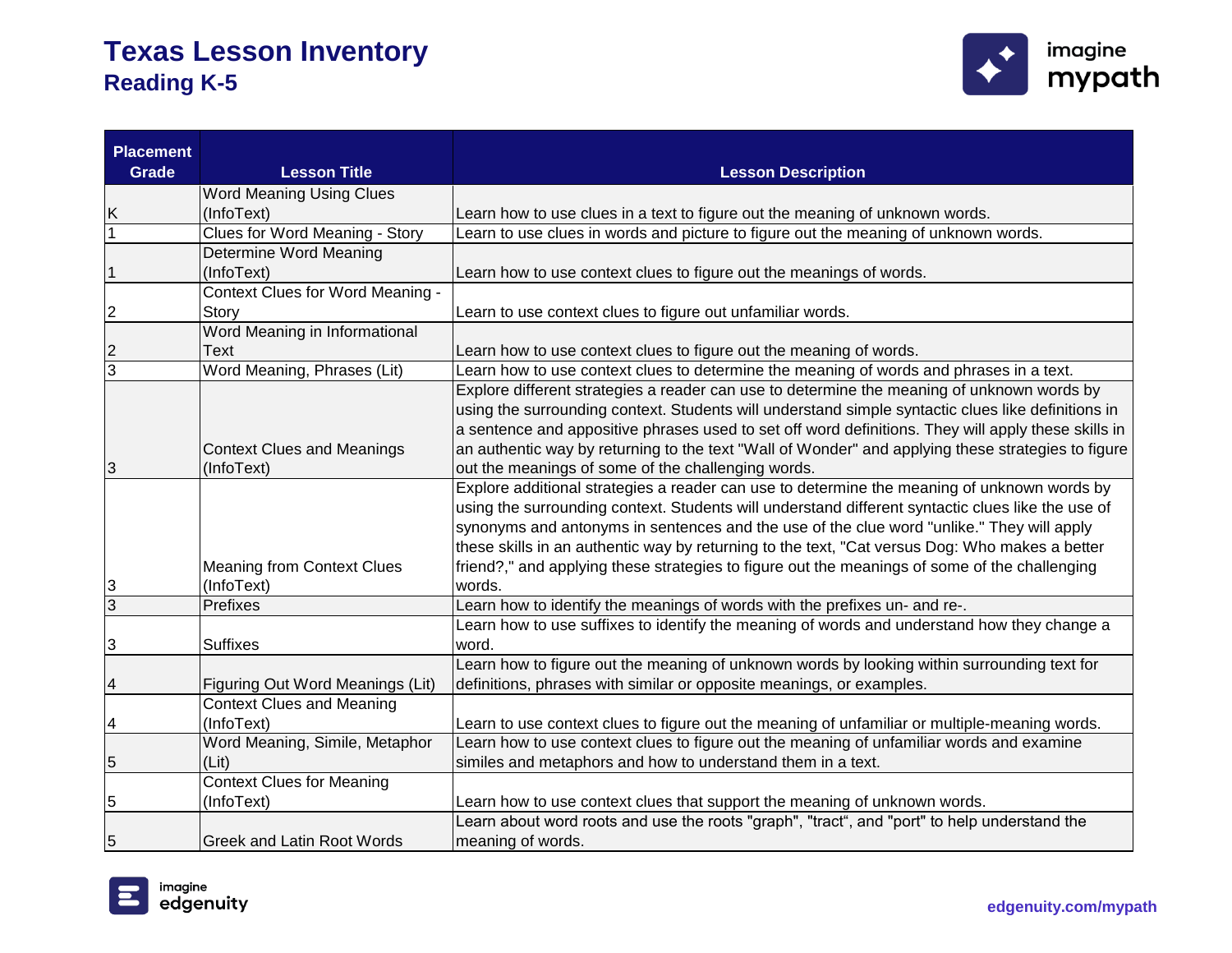

| <b>Placement</b><br>Grade                    | <b>Lesson Title</b>                  | <b>Lesson Description</b>                                                                                                     |
|----------------------------------------------|--------------------------------------|-------------------------------------------------------------------------------------------------------------------------------|
|                                              |                                      |                                                                                                                               |
| 5                                            | <b>Understand Prefixes</b>           | Learn what a prefix is and identify the meaning of words with the prefixes im-, pre-, and mis-.                               |
| $\overline{5}$                               | <b>Understand Suffixes</b>           | Learn to use the suffixes -tion, -able, -or, and -er to identify the meanings of words.                                       |
| $\overline{5}$                               | <b>Understand Proverbs</b>           | Learn how to recognize and explain the meaning of common proverbs.                                                            |
|                                              |                                      | Learn the definition of idioms, identify the meaning of common idioms, and use context clues to                               |
| 5                                            | <b>Understand Idioms</b>             | interpret idioms.                                                                                                             |
|                                              |                                      | <b>Multiple Genres - Literary Elements</b>                                                                                    |
| K                                            | Ask / Answer Questions (Lit) L-A     | Learn to ask and answer questions about key details in a story.                                                               |
|                                              | Describe the Main Events in a        |                                                                                                                               |
| 1                                            | Story                                | Learn how to describe the main events of a story.                                                                             |
|                                              | Describe Main Characters and         |                                                                                                                               |
| 1                                            | Actions                              | Learn to describe the main character and the reasons for their actions.                                                       |
|                                              | Describe Beginning, Middle, End      |                                                                                                                               |
| $\frac{2}{2}$                                | (Lit)                                | Learn to describe the beginning, middle, and end of a story.                                                                  |
|                                              | Describe Character Traits - Story    | Learn how to describe physical and character traits in a story.                                                               |
| 3                                            |                                      | Understand the Structure of a Story Understand how chapters of a story are connected; how chapters build on earlier chapters. |
| 3                                            | Relationships Between Characters     | Learn how to explain the relationships between characters in a story.                                                         |
| 4                                            | <b>Explain How Characters Change</b> | Learn to explain how characters interact and change throughout a story.                                                       |
| $\overline{4}$                               | <b>Analyzing Plot Elements</b>       | Learn how to analyze the plot of a mystery story.                                                                             |
| 5                                            | Analyze Characters (Fiction)         | Learn to analyze the relationships between characters and see how a conflict affects their<br>relationship.                   |
| 5                                            | Analyze Plot Elements (Fiction)      | Learn how to analyze the plot of a story.                                                                                     |
| <b>Multiple Genres - Informational Texts</b> |                                      |                                                                                                                               |
|                                              | Nonfiction Texts - Steps in a        | Learn to use the title and illustrations to better understand an informational text, and read steps                           |
| K                                            | Sequence                             | in sequence.                                                                                                                  |
|                                              | Find Topic / Retell Key Details      |                                                                                                                               |
|                                              | (Info)                               | Learn to find the topic of an informational text and identify key details.                                                    |
|                                              | Understand How a Text Is             | Learn to use text features to find information, and find key details and signal words that show the                           |
|                                              | Organized                            | text's structure.                                                                                                             |

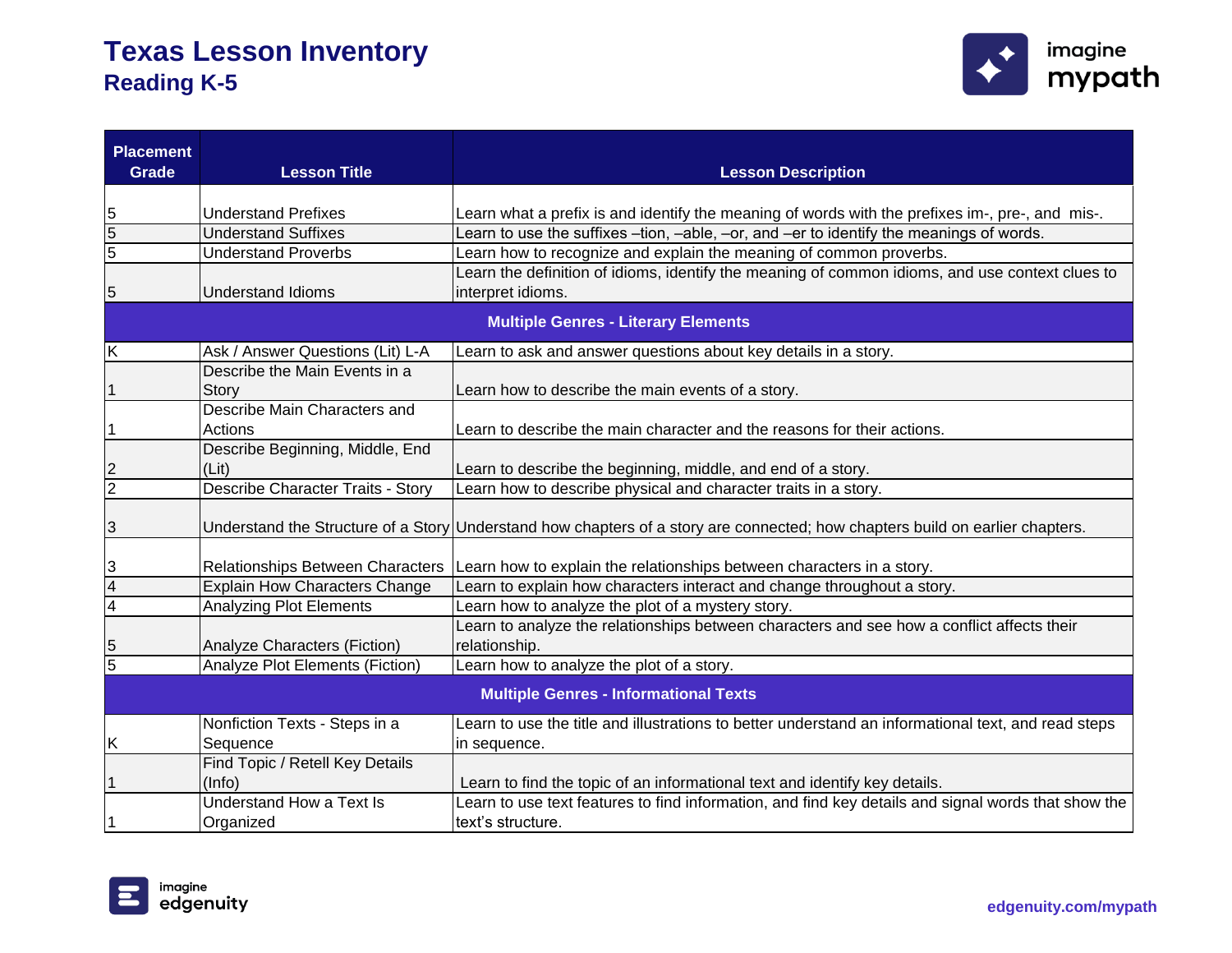

| <b>Placement</b><br><b>Grade</b> | <b>Lesson Title</b>                | <b>Lesson Description</b>                                                                          |
|----------------------------------|------------------------------------|----------------------------------------------------------------------------------------------------|
|                                  | Topic/Main Ideas of Paragraphs     |                                                                                                    |
| $\overline{c}$                   | (Info)                             | Learn to find the topic of a text and find the main ideas of paragraphs.                           |
|                                  | <b>Find Information Using Text</b> |                                                                                                    |
| $\overline{c}$                   | Features                           | Learn to use text features to find and understand information in a text.                           |
|                                  | Describing Connections in an       |                                                                                                    |
| $\overline{c}$                   | InfoText                           | Learn how to describe connections between events in a text.                                        |
|                                  | Find Main Idea, Key Details        | Learn how to find the main idea of an informational text and find key details that support the     |
| $\mathbf{3}$                     | (InfoText)                         | main idea.                                                                                         |
|                                  | Main Idea/Supporting               | Learn to find the main idea of an informational text and find key details that support the main    |
| $\overline{3}$                   | Details-InfoText                   | idea.                                                                                              |
|                                  |                                    | Learn how to determine the main idea of a text and a paragraph and explain how key details         |
| 3                                | Find Main Idea/Key Details         | support the main idea.                                                                             |
|                                  | Talk about Steps in a Process -    | Learn how to find connections between the steps in a process and how to use the right words        |
| $\mathbf{3}$                     | Info                               | when talking about the steps.                                                                      |
|                                  | Point of View and Opinion          | Learn the concept of point of view, how it's presented in a text, and the steps one should take to |
| $\mathbf{3}$                     | (InfoText)                         | evaluate one's own point of view about a given topic.                                              |
|                                  |                                    |                                                                                                    |
| $\mathbf{3}$                     | Use Words and Images (InfoText)    | Learn how to understand an informational text by combining information from images and text.       |
|                                  | <b>How Images Support Text</b>     | Learn how to use information in images, like photographs, maps, and tables, to understand a        |
| $\mathbf{3}$                     | (InfoText)                         | text.                                                                                              |
|                                  | Main Idea/Support, Summary         | Learn how to find the main idea and the key details in an informational text. Explain how the key  |
|                                  | (InfoText)                         | details support the main idea. Use the key details to write a summary of the text.                 |
|                                  | Determine Main Idea/Supporting     |                                                                                                    |
| 4                                | <b>Details</b>                     | Learn to find the main idea and supporting details in an informational text and retell them.       |
|                                  |                                    | Learn about different text structures, including chronological, comparison, cause and effect, and  |
|                                  | Describe Text Structure (InfoText) | problem/solution.                                                                                  |
|                                  | Ways That Text Info Can Be         |                                                                                                    |
| $\overline{\mathbf{4}}$          | Presented                          | Learn how to interpret and understand information presented visually, orally, and quantitatively.  |
|                                  |                                    | Learn how to understand information presented in different ways (charts and diagrams) in           |
| 4                                | Info Presented in Different Ways   | informational text.                                                                                |
|                                  |                                    | Explore the beginnings of argumentation in this activity. Learn that statements or ideas should be |
| $\overline{\mathcal{A}}$         | Reasons/Evidence (InfoText)        | complemented with factual evidence or additional supporting information.                           |
|                                  | Main Ideas, Support/Summary        | Learn how to find the main ideas and key details in a text. Explain how the key details support    |
| $\overline{5}$                   | (InfoText)                         | the main ideas and summarize.                                                                      |

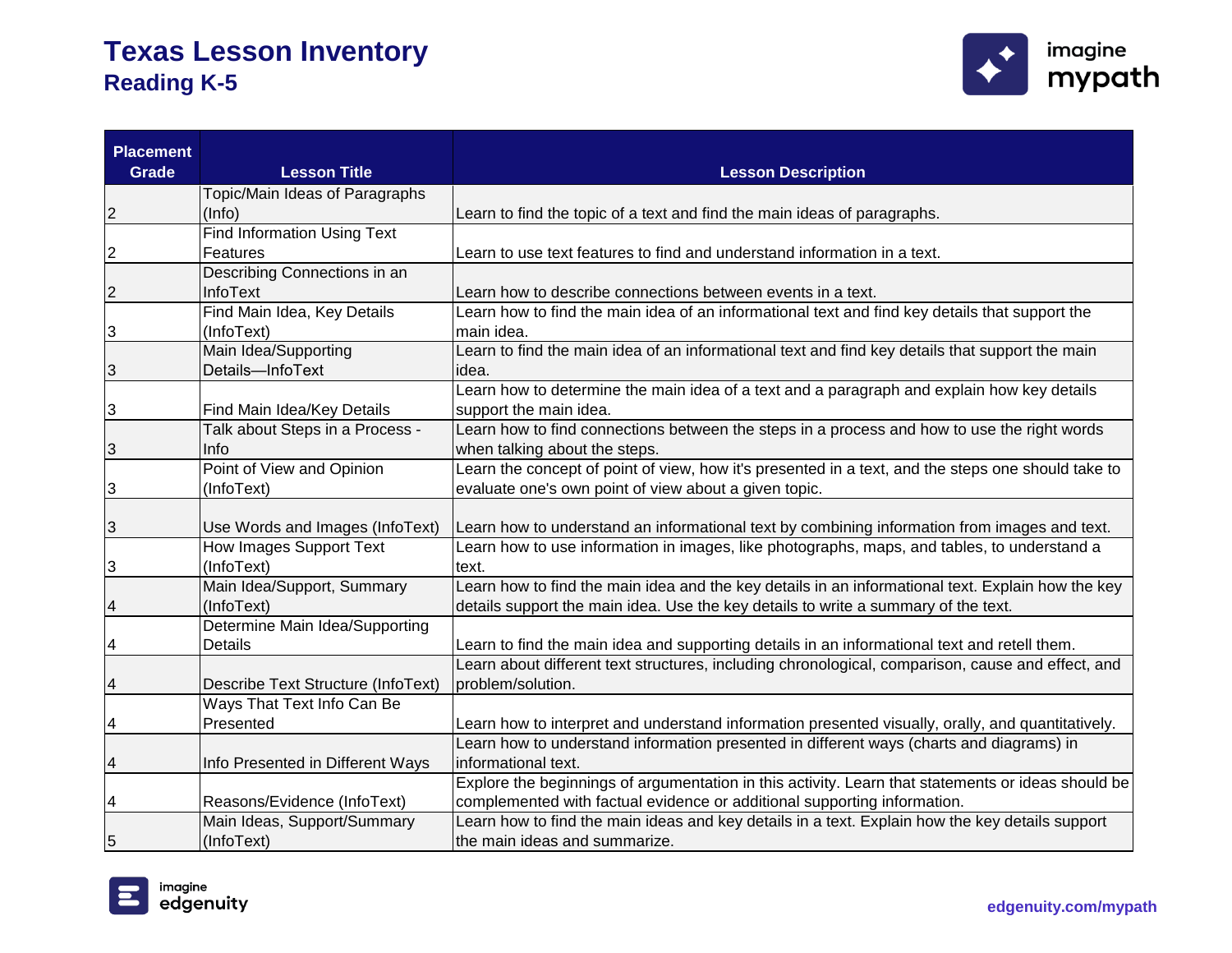

| <b>Placement</b><br><b>Grade</b> | <b>Lesson Title</b>                | <b>Lesson Description</b>                                                                                                                     |
|----------------------------------|------------------------------------|-----------------------------------------------------------------------------------------------------------------------------------------------|
|                                  |                                    |                                                                                                                                               |
|                                  | Relationships- Events/Ideas        | Learn how to identify and explain relationships between events, such as sequence or cause and                                                 |
| 5                                | (InfoText)                         | effect, based on information in the text.<br>Explore the similarities and differences between two nonfiction texts with different structures. |
|                                  |                                    | Learning will be scaffolded throughout this activity, beginning with a review of chronological                                                |
|                                  |                                    | order and cause and effect and concluding with a compare and contrast exercise involving two                                                  |
| 5                                | Compare Text Structure - SS        | independently read authentic articles, "Death Valley Days" and "Pedal Power."                                                                 |
|                                  |                                    | Explore the similarities and differences between two nonfiction texts with different structures.                                              |
|                                  |                                    | Compare and contrast two independently read authentic articles, "Gold Fever" and "A Different                                                 |
|                                  |                                    | Way to Wake Up." Students will engage in a variety of meaningful practice, including the support                                              |
|                                  | Compare Text Structure- SS and     | of specific graphic organizers in order to help them with the organization, manipulation, and                                                 |
| 5                                | Science                            | comprehension of information.                                                                                                                 |
|                                  |                                    |                                                                                                                                               |
|                                  |                                    | <b>Comprehension and Response Skills</b>                                                                                                      |
| Κ                                | Retell a Story with Key Details    | Learn to retell a story using key details.                                                                                                    |
| Κ                                | Find Topic and Details (InfoText)  | Learn how to find the topic and key details in a text.                                                                                        |
| 1                                | Retell a Story Using Key Ideas     | Learn how to choose key details to retell each part of the story, and retell the story in order.                                              |
|                                  | Make and Support Inferences in a   | Learn to make inferences by using clues from a story and combining them with what is already                                                  |
|                                  | <b>Story</b>                       | known.                                                                                                                                        |
|                                  |                                    | Learn how to find the topic and key details in an informational text. And learn how to summarize                                              |
| 1                                | <b>Summarize a Nonfiction Text</b> | a text.                                                                                                                                       |
|                                  | Make / Support Inferences in       |                                                                                                                                               |
|                                  | Nonfiction                         | Learn to use clues to make inferences while reading a text.                                                                                   |
| $\overline{2}$                   | Retell Key Events in Order - Story | Learn how to decide which are the most important events in a story and retell them in order.                                                  |
|                                  | Make and Support Inferences -      |                                                                                                                                               |
| $\overline{2}$                   | Story                              | Read a story and use clues from the story to make inferences.                                                                                 |
|                                  | Compare Versions of the Same       |                                                                                                                                               |
| 2                                | Story                              | Learn how to compare and contrast two stories.                                                                                                |
|                                  | Summarize Key Details in           |                                                                                                                                               |
| 2                                | Nonfiction                         | Identify the main idea and key details in an informational text then summarize the text.                                                      |
|                                  | Make / Support Inferences -        | Learn to make inferences about a nonfiction text and support those inferences with text                                                       |
| 2                                | Nonfiction                         | evidence.                                                                                                                                     |
|                                  | Comparing Info Texts on the Same   |                                                                                                                                               |
| 2                                | Topic                              | Learn how to compare and contrast two texts on the same topic.                                                                                |
| 3                                | Retell a Story in Your Own Words   | Learn how to retell a story in your own words.                                                                                                |

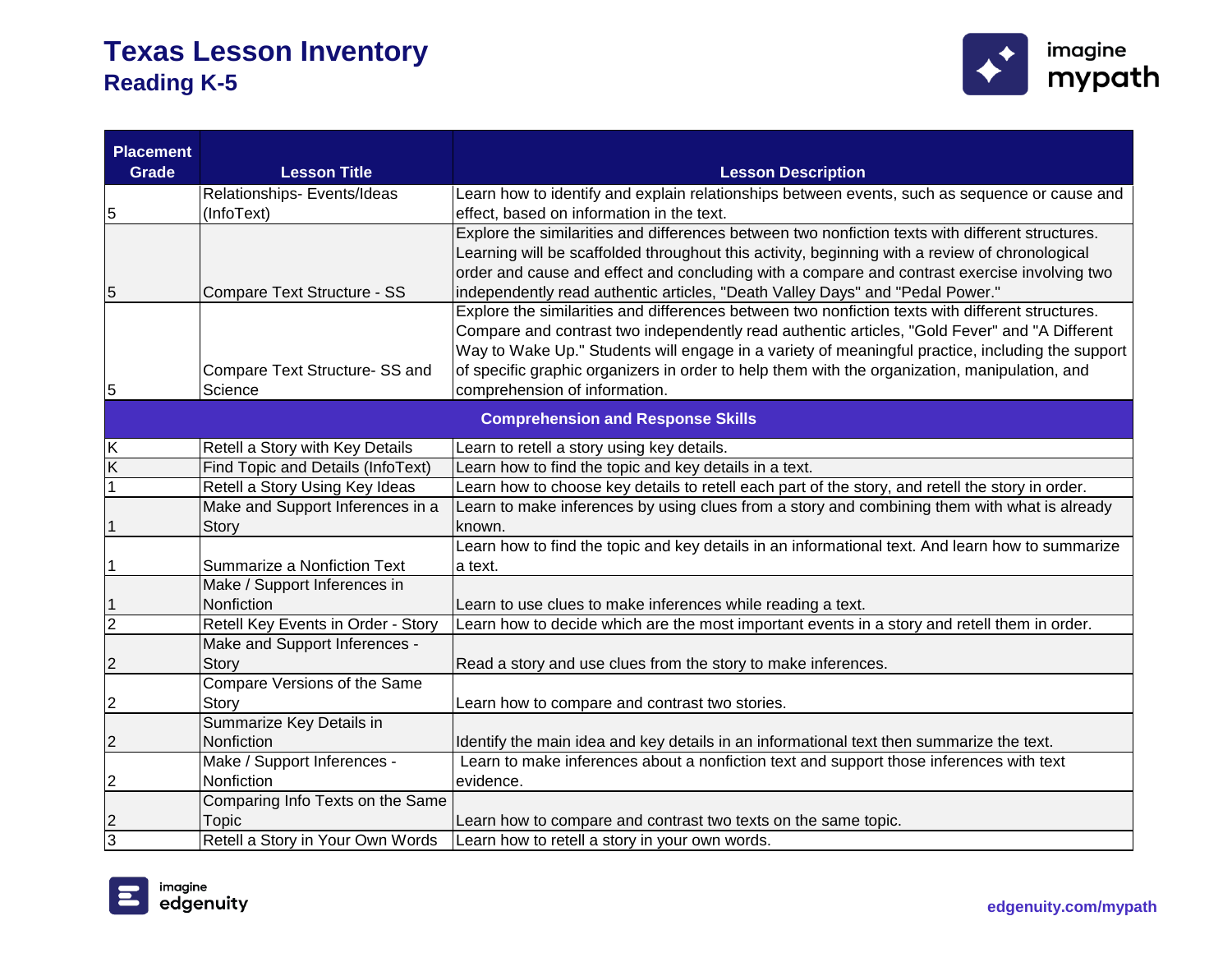

| <b>Placement</b><br><b>Grade</b> | <b>Lesson Title</b>                             | <b>Lesson Description</b>                                                                                                                                                                                                                                                                                                                                                                                                     |
|----------------------------------|-------------------------------------------------|-------------------------------------------------------------------------------------------------------------------------------------------------------------------------------------------------------------------------------------------------------------------------------------------------------------------------------------------------------------------------------------------------------------------------------|
| $\overline{3}$                   | Making Inferences (Lit)                         | Learn how to make inferences as you read a story.                                                                                                                                                                                                                                                                                                                                                                             |
|                                  |                                                 | Learn to identify the setting, plot, characters, and theme of each of two passages. Use that                                                                                                                                                                                                                                                                                                                                  |
| 3                                |                                                 | Compare and Contrast Two Stories information to compare and contrast the two passages.                                                                                                                                                                                                                                                                                                                                        |
|                                  | Determine Main Idea, Key Details-               | Learn how to find the main idea of a text and find the key details that support that main idea.                                                                                                                                                                                                                                                                                                                               |
| $\mathcal{S}$                    | Info                                            | Retell the main idea and key details in your own words.                                                                                                                                                                                                                                                                                                                                                                       |
| $\overline{3}$                   | Making Inferences (InfoText)                    | Learn how to make inferences as you read nonfiction.                                                                                                                                                                                                                                                                                                                                                                          |
| 3                                | Compare and Contrast Two Info<br><b>Texts</b>   | Explore the similarities and differences between two nonfiction texts about natural disasters.<br>Learning will be scaffolded throughout this activity, beginning with a review of main idea and<br>details and concluding with a compare and contrast exercise involving two independently read<br>authentic texts, "The Great Quake" and "Living with a Volcano."                                                           |
| 3                                | Texts                                           | Explore the similarities and differences between two nonfiction texts about ice. Learning will be<br>scaffolded throughout this activity, beginning with a review of key details and how they can be<br>Compare and Contrast across Two used to find the main idea in a text, and concluding with a compare and contrast exercise<br>involving two independently read authentic articles, "Iceberg Alert!" and "On Thin Ice." |
|                                  | Use Details to Make Inferences                  |                                                                                                                                                                                                                                                                                                                                                                                                                               |
| $\overline{\mathcal{A}}$         | (Lit)                                           | Learn to use details and examples in a text to explain what the text says explicitly and implicitly.                                                                                                                                                                                                                                                                                                                          |
| $\overline{\mathcal{A}}$         | Make Inferences Using Details (Lit) Inferences. | Learn how to use details and examples to answer questions about a story. Learn how to make                                                                                                                                                                                                                                                                                                                                    |
|                                  |                                                 | Learn how to decide which key ideas are the most important in a story. Learn how summarize a                                                                                                                                                                                                                                                                                                                                  |
| $\overline{\mathcal{A}}$         | Summarizing a Story                             | story in your own words.                                                                                                                                                                                                                                                                                                                                                                                                      |
| 4                                | <b>Compare and Contrast</b><br>Myths/Folktales  | Learn how to compare and contrast myths and folktales.                                                                                                                                                                                                                                                                                                                                                                        |
| 4                                | Evidence to Support<br>Ideas/Inferences         | Learn how to use text evidence to support ideas about an informational text.                                                                                                                                                                                                                                                                                                                                                  |
|                                  |                                                 | Learn how to deepen your understanding of an informational text by asking questions and                                                                                                                                                                                                                                                                                                                                       |
| 4                                |                                                 | Evidence and Inferences (InfoText) making inferences. Use evidence from the text to support what you have learned.                                                                                                                                                                                                                                                                                                            |
|                                  | Make Inferences-                                |                                                                                                                                                                                                                                                                                                                                                                                                                               |
| $\overline{\mathcal{A}}$         | Literature/InfoText                             | Identify and make inferences in grade-level appropriate passages.                                                                                                                                                                                                                                                                                                                                                             |
|                                  | Main Idea/Details, Summary                      | Learn how to determine the main idea and key details of a text and how to use this information to                                                                                                                                                                                                                                                                                                                             |
| $\overline{\mathcal{A}}$         | (InfoText)                                      | write a summary of the text.                                                                                                                                                                                                                                                                                                                                                                                                  |

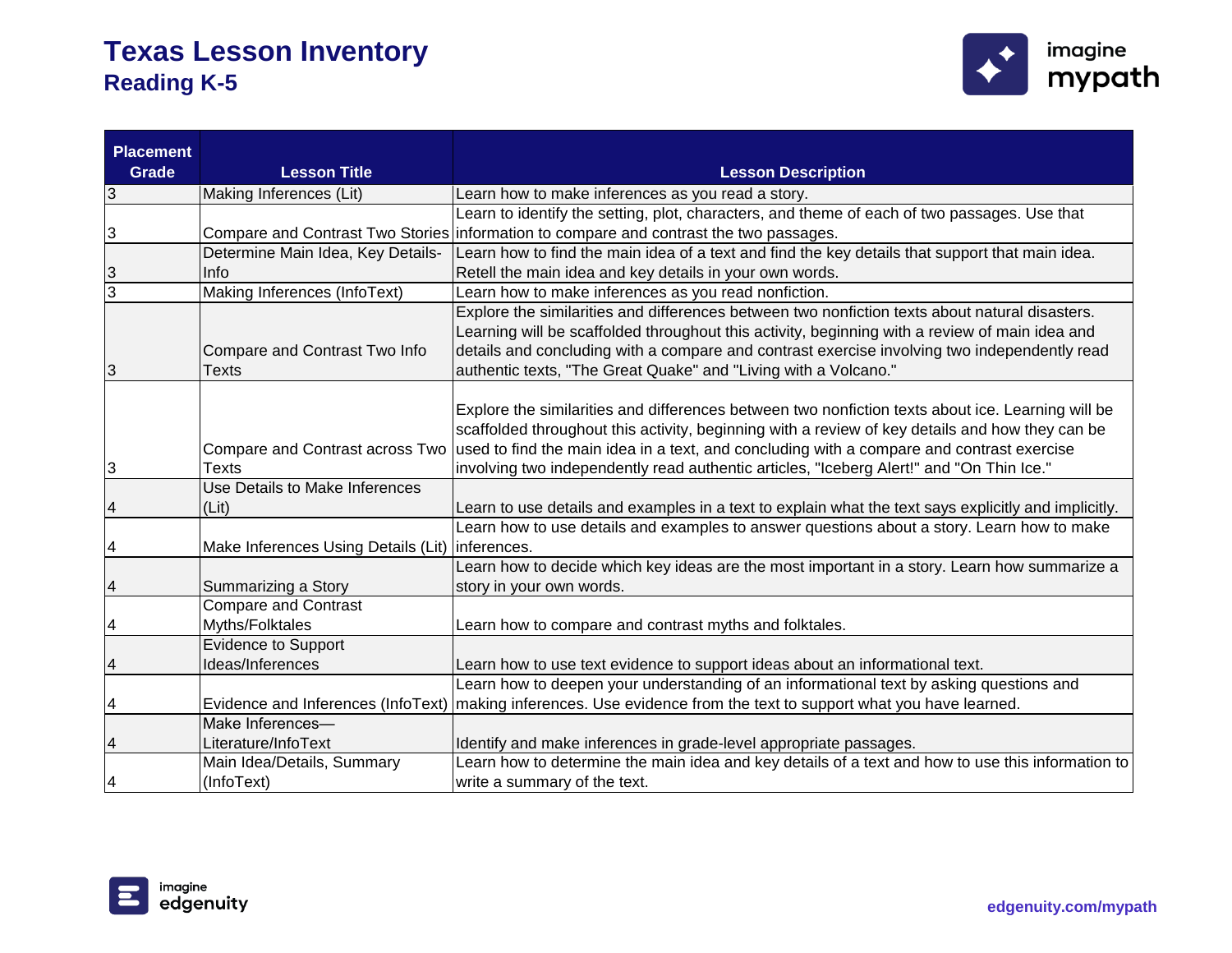

| <b>Placement</b><br><b>Grade</b> | <b>Lesson Title</b>                   | <b>Lesson Description</b>                                                                                                                       |
|----------------------------------|---------------------------------------|-------------------------------------------------------------------------------------------------------------------------------------------------|
|                                  |                                       | Explore the concept of firsthand and secondhand accounts and compare and contrast their                                                         |
|                                  |                                       | individual features in this introductory activity. Learning will be scaffolded throughout, beginning                                            |
|                                  |                                       | with an introduction to the concept and concluding with a compare and contrast exercise                                                         |
|                                  | <b>Compare Accounts</b>               | involving two independently read nonfiction articles, "A Storm Story" and "Surviving the Storm,"                                                |
| 4                                | (First/Secondhand) I                  | written from these different perspectives.                                                                                                      |
|                                  |                                       | Review the concept of firsthand and secondhand accounts and their specific features in this                                                     |
|                                  |                                       | activity. Learning will be scaffolded throughout, beginning with an introduction to the concept and                                             |
|                                  | <b>Compare Accounts</b>               | concluding with a compare and contrast exercise involving two independently read nonfiction                                                     |
| 4                                | (First/Secondhand) II                 | articles, "Bat Night" and "The Battiest Place on Earth," written from these different perspectives.                                             |
|                                  | Compare/Contrast - Fiction,           |                                                                                                                                                 |
| 4                                | Nonfiction                            | Learn how to compare and contrast a story and a nonfiction text.                                                                                |
| $\overline{5}$                   | Explicit and Implied Ideas (Lit)      | Learn to differentiate between explicit and implied ideas in a story.                                                                           |
|                                  | Draw Inferences Using Evidence        |                                                                                                                                                 |
| 5                                | (Lit)                                 | Learn how to use text evidence to answer questions and make inferences about a text.                                                            |
| $\overline{5}$                   | <b>Summarizing (Fiction)</b>          | Learn to summarize a fiction story.                                                                                                             |
|                                  | Determine Theme/Summarize             | Learn how to examine key details in a text to determine the theme of a story, and then                                                          |
| 5                                | (Fiction)                             | summarize the story.                                                                                                                            |
|                                  | <b>Determine Theme/Summarize</b>      |                                                                                                                                                 |
| 5                                | (Drama)                               | Learn to identify a drama's theme and to summarize a drama.                                                                                     |
|                                  | Compare Theme/Topic-                  |                                                                                                                                                 |
| 5                                | Mystery/Adventure                     | Learn how to compare and contrast topics and themes in mystery and adventure stories.                                                           |
| $\overline{5}$                   | Evidence and Inference (InfoText)     | Learn to use information from a text to support ideas about the text.                                                                           |
|                                  | Draw Inferences/Evidence              |                                                                                                                                                 |
| 5                                | (InfoText)                            | Learn to use text evidence to answer questions and make inferences about a text.                                                                |
| $\overline{5}$                   | Make Inferences-Lit/InfoText          | Learn to identify and make inferences in grade-level appropriate passages.                                                                      |
|                                  | Main Ideas, Support/Summary           | Learn how to determine multiple main ideas of a text, identify the key details that support each                                                |
| 5                                | (Science)                             | main idea, and summarize the text.                                                                                                              |
|                                  | <b>Compare Two Nonfiction Texts</b>   | Learn how to compare and contrast the key details in two nonfiction texts and create a new<br>understanding by connecting ideas from the texts. |
| 5                                | Point of View in Two Texts            | Learn how to analyze a writer's point of view and compare points of view in two pieces of writing                                               |
| 5                                | (InfoText)                            | on the same subject.                                                                                                                            |
|                                  | <b>Compare Fiction and Nonfiction</b> | Learn how to compare and contrast the key details in a fiction and nonfiction text to understand                                                |
| 5                                | <b>Texts</b>                          | more about a topic.                                                                                                                             |